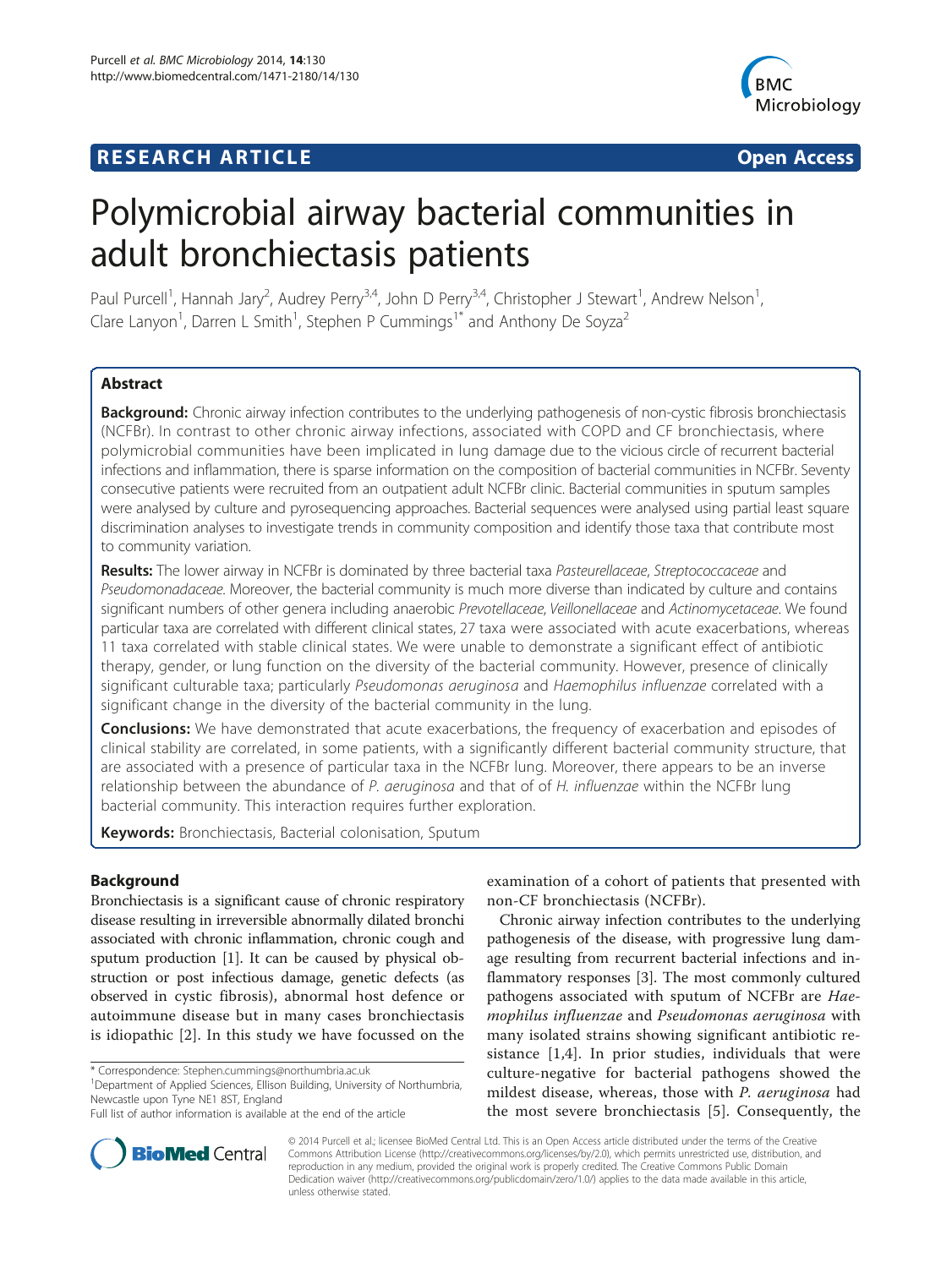<span id="page-1-0"></span>presence and persistence of P. aeruginosa has been identified as a marker of bronchiectasis severity, although it remains unclear whether this is causal or associated with accelerated lung function decline [\[6](#page-9-0)].

Frequent exacerbations experienced by bronchiectasis patients may contribute to the progressive decline of lung function [[7](#page-9-0)], though both the aetiology and pathophysiology of exacerbations remains poorly understood. Exacerbations are frequently managed with antibiotics, however, viral infections may also be significant in many cases but their role requires clarification [[1\]](#page-9-0).

The aim of this study was to investigate the airway microbiota in NCFBr and characterise its diversity and structure. We aimed to test the hypotheses that bacterial community differences reflect the exacerbation history of the patient, that the presence or absence of culturable pathogens sculpted the structure of the airway microbiome and that the bacterial community would show significant change in response to the interventions used to manage patient outcomes.

# Results

### Patient cohort

Patient baseline data are summarised in Table 1. The study population consisted of 25 males and 45 females. The self-reported exacerbation rates in the preceding 12 months were available for 61 of the 70 patients. Thirty-eight patients were identified as frequent exacerbators with more than 3 exacerbations in a 12 month period. At the time of sample collection 20 patients reported

|  |  | Table 1 Patient data for the cohort |  |  |
|--|--|-------------------------------------|--|--|
|--|--|-------------------------------------|--|--|

| Demographic data                                 | All patients<br>$(n = 70)$ | Non-exacerbated Exacerbated<br>$(n = 50)$ | $(n = 20)$    |
|--------------------------------------------------|----------------------------|-------------------------------------------|---------------|
| Age (yr)                                         | $61.6 \pm 13$              | $61.2 \pm 13.4$                           | $62.5 \pm 13$ |
| Female (%)                                       | 64.3                       | 60                                        | 75            |
| FEV (L)                                          | 1.46                       | 1.45                                      | 1.54          |
| Males                                            | 1.78a                      | 1.80a                                     | 1.77a         |
| Females                                          | 1.26 <sub>b</sub>          | 1.20 <sub>b</sub>                         | 1.45b         |
| FEV <sub>1</sub> % predicted                     | 57.9                       | 55.2                                      | 64.9          |
| Frequent exacerbation<br>$(%)^{\hat{}}$ (n = 61) | 61.7                       | 56                                        | 45            |
| Culture negative (%)                             | 38.6                       | 22                                        | 40            |
| H. influenzae<br>colonisation (%)                | 21.4                       | 12                                        | 45            |
| P. aeruginosa<br>colonisation (%)                | 32.8                       | 40                                        | 15            |
| Recent Antibiotics (%) <sup>+</sup>              | 24.3                       | 22                                        | 30            |

\*Frequency of exacerbation data (available for 61 patients). Frequent exacerbators defined as >3 episodes per annum. + Indicates treatment within the last month with antibiotics other than maintenance colomycin or azithromycin. Values followed by different letters are significantly different (p < 0.05). When corrected for sex and height the FEV1% predicted were similar between the 2 genders.

symptoms consistent with exacerbation (Additional file [1](#page-9-0): Table S1).

#### Microbial culture

Sputa from 51 patients (73%) were culture positive for pathogenic microorganisms, the remainder either yielded no bacteria or non-pathogenic mixed oral flora as determined by the standard culture protocol used in the clinic (Additional file [1](#page-9-0): Table S1). The most common organisms were P. aeruginosa found in 33% and H. influenzae in 21% of patients respectively. There were no instances of both P. aeruginosa and H. influenzae being found within a single sputum sample. Patient records showed that 24 individuals had P. aeruginosa isolated from all previous sputum samples referred for culture; these patients were regarded as persistently colonised. There were 17 patients regarded as intermittently colonised, with P. aeruginosa isolated from at least one but not all sputa samples and 29 patients were culture negative. The majority (71%) of frequent exacerbators ( $n = 38$ ) were culture positive for lung pathogens. Of these individuals, 50% were colonised with P. aeruginosa and 10.5% with H. influenzae.

# The relationship between culture status and lung function

Lung function, was determined by forced expiratory volume in one second (FEV1% predicted). In patients harbouring H. influenzae or where culturable pathogens were absent FEV1% predicted was 64.5 and 64.9 respectively, these values were significantly higher  $(P = 0.0002$  and  $P = 0.0001$  respectively) in comparison with individuals whose sputum was culture positive for P. aeruginosa  $(FEV1\% \text{ predicted} = 48.5)$ . Lung function was significantly lower  $(P < 0.001)$  in patients persistently colonised with *P. aeruginosa* (FEV1% predicted = 40.6) compared those 'never' or intermittently colonised by this pathogen (FEV1% predicted 59.7 and 69.8 respectively). In contrast, those never colonised and those intermittently colonised did not have significantly different FEV1% predicted values. Patients who frequently exacerbated  $(FEV1\% \text{ predicted} = 58.8)$  and those that did not  $(FEV1\% \text{)$ predicted = 59.3) had no significant difference in lung function.

# The bacterial community structure derived by 16S rRNA gene amplicon pyrosequencing

Pyrosequencing data (Additional file [2](#page-9-0): Figure S1) revealed that the sputum samples contained on average 50 individual families (range 13–144). Bacterial community diversity was not significantly different between genders. Community diversity was not significantly correlated with FEV1% predicted  $(P = 0.28)$ .

There were three dominant families in the sputa, the first was Pseudomonadaceae, where a single operational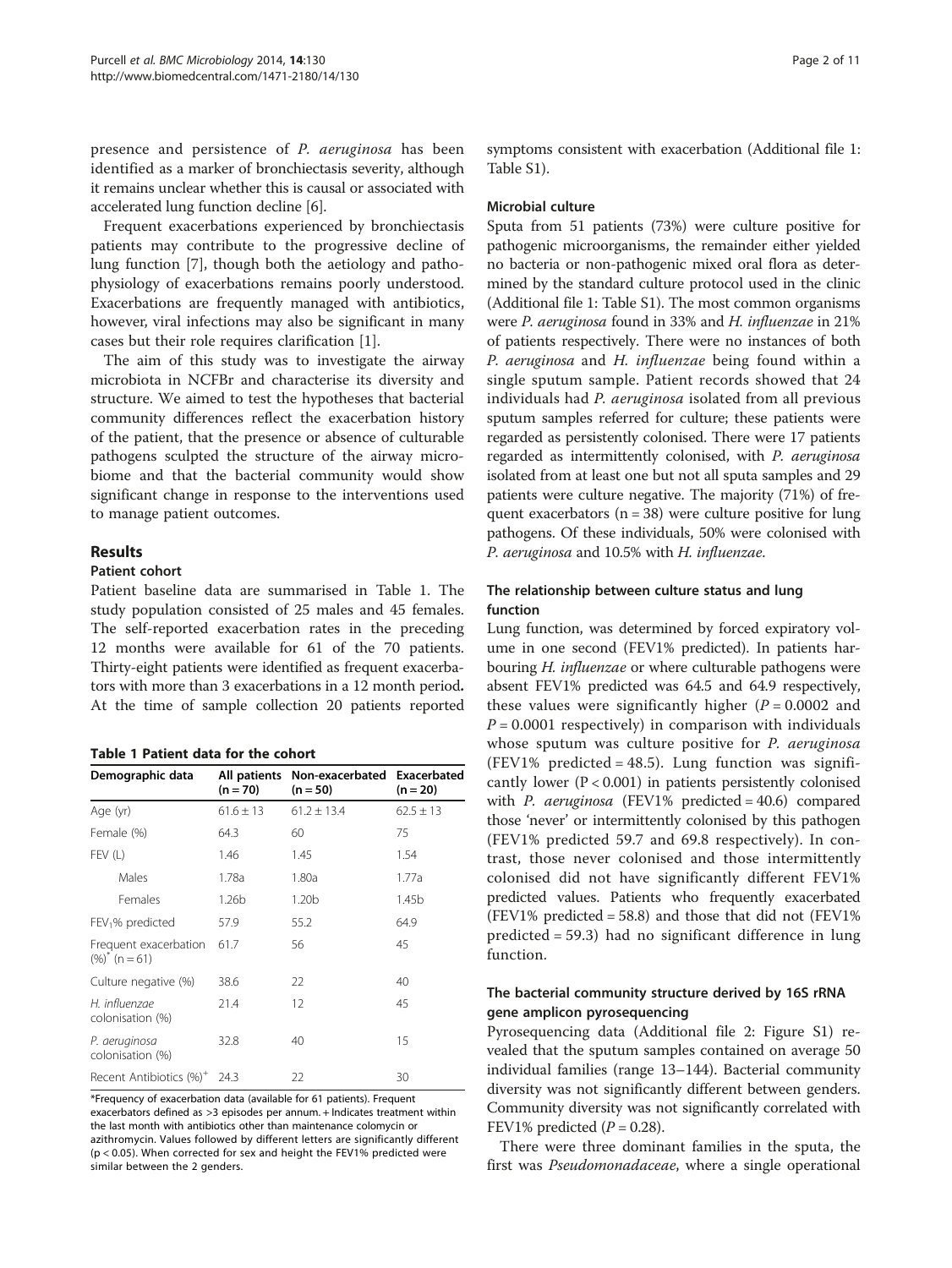<span id="page-2-0"></span>taxonomic unit (OTU) contributed 92% of all the reads for this taxa. Comparison with culture data and analyses of the sequence data to putative species level (Additional file [3](#page-9-0): Table S2) indicated this OTU was P. aeruginosa. The second major taxa was Pasteurellaceae, 84% of reads for this family belonged to a single OTU that culture data and sequence analyses to putative species level indicated was H. influenzae. A further 9% of the remaining reads belonged to a second OTU, found in only one patient (BX16), from which only H. parainfluenzae had been cultured. The third abundant taxa belonged to Streptococcaceae, where two OTUs contributed 88% of all reads for this group.

Culture analyses of the sputum samples (Table [1](#page-1-0)) indicated that 27% of the patients were negative for organisms regarded as of concern clinically. However, sequence data showed that these individuals had significantly greater numbers of taxa present than culture-positive patients (average 63 versus 46 taxa,  $P = 0.011$ ). The predominant organisms in culture negative samples were Streptococcaceae, representing on average 48% of the total community in these samples which are likely to represent those streptococci that are not detected by the standard culture techniques used to analyse the sputum. Pseudomonadaceae was found to contribute to the community composition, although not detectable by culture, however, in exacerbating samples it contributed, on average 0.2% whereas, in stable samples it contributed 13% to the total community composition.

# The role of environmental variables in driving bacterial community structure

In order to investigate impact of patient specific and clinical variable on the bacterial community structures the bacterial profiles from the patient cohort were subjected to ordination analysis (CCA) and permutation testing. Analyses were performed on the bacterial community resolved to family level then repeated with putative species level resolution. These analyses constrained the community profile variance with 13 measured variables (Culture positive sputum; H. influenzae detected by culture; P. aeruginosa detected by culture; the presence of an exacerbation at time of sampling; 12 month history of persistent; intermittent or absence of culturable P. aeruginosa, antibiotic treatment in previous month; current azithromycin treatment; current nebulised colistin treatment; gender, FEV1% predicted and age) derived from patient records. For the family level analyses, these variables explained 64.4% of the total variance in the data but only three were significantly associated with the variance in bacterial community structure. These were culture positive sputum ( $P = 0.016$ ); the presence of culturable H. influenzae ( $P = 0.002$ ); and culturable P. aeruginosa  $(P = 0.002)$  (Figure 1A).

These analyses were repeated for the frequent exacerbator cohort all of whom had received antibiotic intervention in the preceding 12 months. These variables contributed to 62% of the variance in the community structure but significant associations between the microbial



Figure 1 Canonical correspondence analysis of (A) total cohort showing that sputum samples that were culture positive ( $P = 0.016$ ); had culturable P. aeruginosa (P = 0.002) and culturable H. influenzae (P = 0.002) were associated with distinct bacterial community assemblies, (B) Frequent exacerbators also showing that samples that were culture positive ( $P = 0.05$ ); had culturable P. aeruginosa  $(P = 0.002)$  and culturable H. influenzae (P = 0.002) were associated with distinct bacterial community assemblies. Discrete variables, indicated by ▲, are; Culture positive sputum; H.i, H. influenzae detected by culture and P.a, P. aeruginosa detected by culture. Other variables analysed; the presence of an exacerbation at time of sampling; 12 month history of persistent; intermittent or absence of culturable P. aeruginosa, current azithromycin treatment; current nebulised colistin treatment; gender, FEV1% predicted; frequent exacerbation and age. None were found to significantly affect the community structure and for clarity are not shown. Percentage values show variance within data explained by that axis.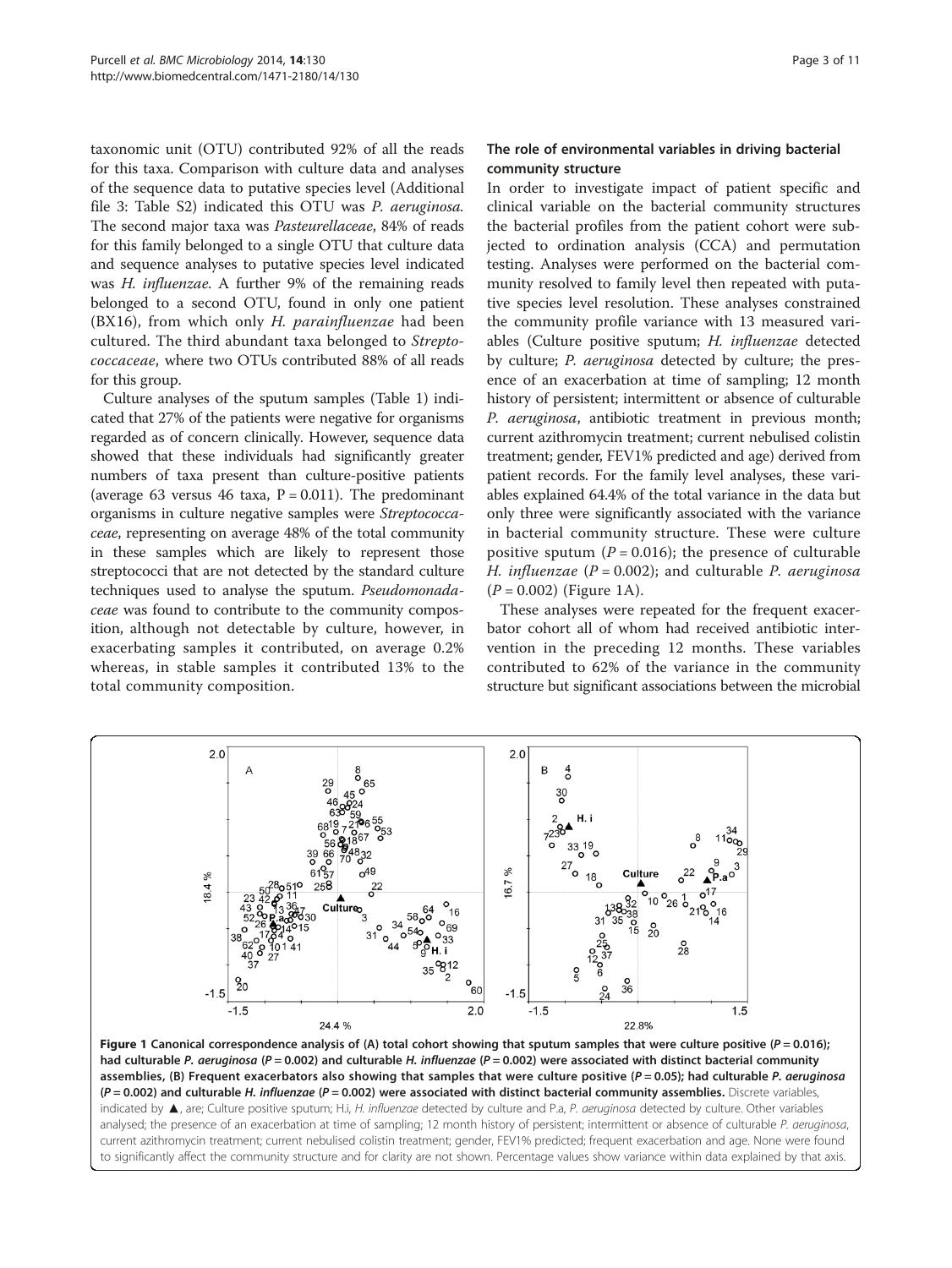<span id="page-3-0"></span>community structures were limited to culture-positive sputum ( $P = 0.05$ ), the isolation of H. influenzae ( $P = 0.002$ ) and the isolation of *P. aeruginosa* ( $P = 0.002$ ) (Figure [1](#page-2-0)B).

Repeating these analyses at putative species level resolution found the same result, with only these three variables showing significant associations with the bacterial community structure.

The presence of culturable H. influenzae and culturable P. aeruginosa exerting significant effects on community structure was supported by examination of the read numbers of these taxa in the pyrosequencing analysis. When one species was present (with one exception, patient 63), then the other species did not contribute more than 1.5% to the total bacterial community profile (Additional file [2](#page-9-0): Figure S1).

The other variables analysed were the presence of an exacerbation at time of sampling; 12 month history of persistent; intermittent or absence of culturable P. aeruginosa; current azithromycin treatment; current nebulised colistin treatment; gender, FEV1% predicted; antibiotic treatment in previous month and age. None were found to significantly affect the community structure in either the total or frequently exacerbating cohorts. Of particular interest were 25 patients that had not received antibiotics for one month prior to sample collection. Ordination analyses (Figure [1](#page-2-0)A) showed that these individuals did not have significantly different bacterial communities to those who were receiving antibiotic therapy.

#### Bacterial community structure and clinical status

For partial least squares discriminant analysis (PLS-DA), samples were classified according to exacerbation status with group 1 ( $n = 50$ ) being stable and group 2 ( $n = 20$ ) exacerbating at time of sampling. The model made no further assumptions about each patient group. Analysis of the scatter plot of scores (Figure 2), demonstrated that 8 individuals from the exacerbating group (40%) had bacterial community structures that were distinct from those of the remaining patients. Within the 20 individuals sampled during an exacerbation, 12 patients exhibited a community composition that was similar to 22 patients who were stable at time of sampling in terms of projection in the XY space. The remaining 28 stable patients had a community composition that was distinct from the remaining 8 exacerbation patients (Figure 2).

Eleven bacterial taxa, including members of Pseudomonas, Neisseria and Enterobacteriales were associated with the stable clinical state. Conversely, 27 taxa were positively correlated with exacerbation, including Burkholderiales, Pasteurellaceae, Streptococcaceae, Xanthomonadaceae, Prevotellaceae and Veillonellaceae as well as other taxa not regarded as pathogens (Propionibacter-ium, Flavobacteriales and Actinobacteria) (Figure [3\)](#page-4-0).

# Bacterial community analysis of the lung microbiota from frequently exacerbating patients

Analytical models were extended to explore any differences in prior exacerbation history. From the cohort, 59 patients

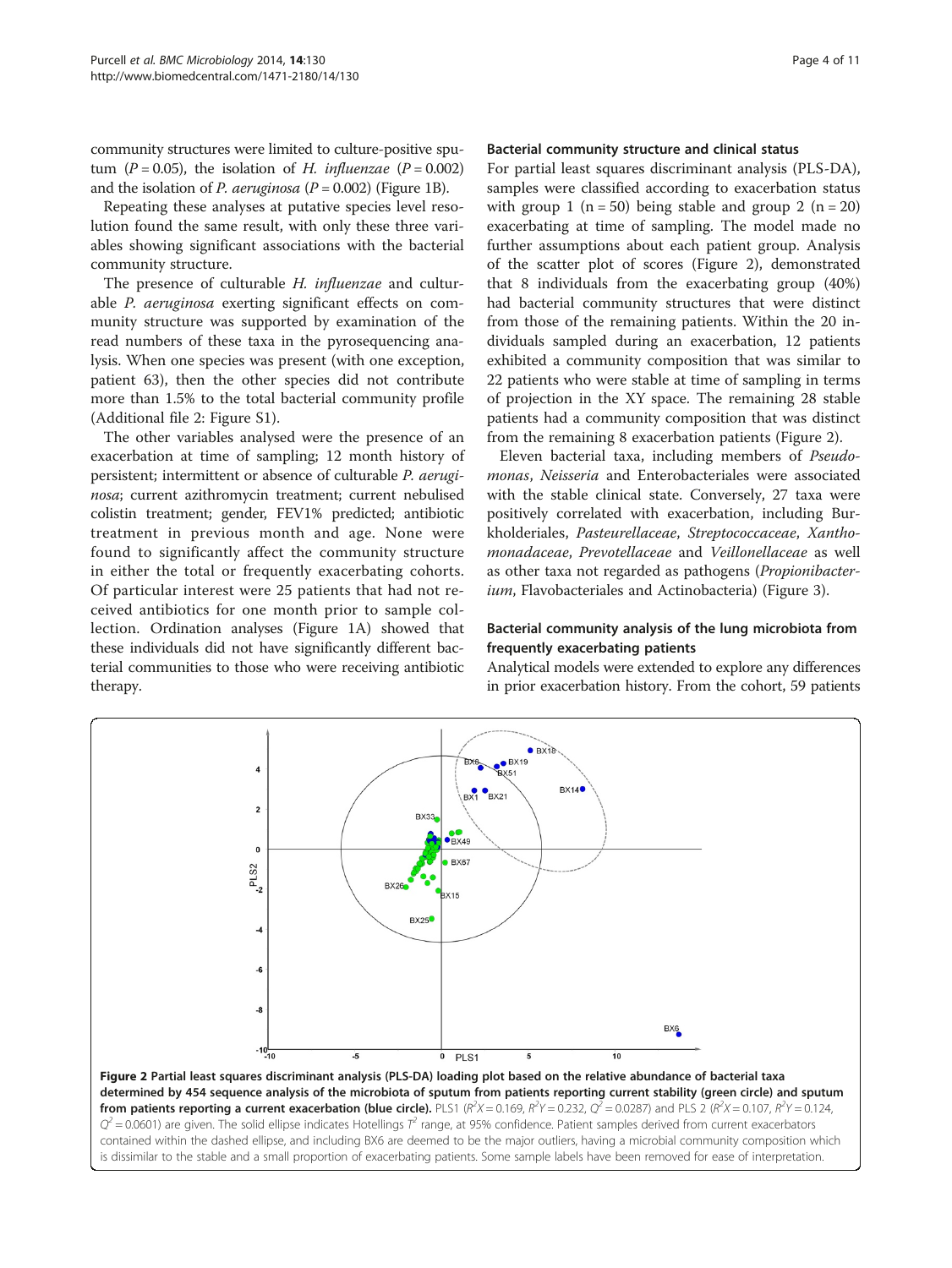<span id="page-4-0"></span>

were selected for inclusion in the model. Patients were defined as frequently exacerbating  $(M1, n = 38)$  having more than 3 exacerbation events per annum) or stable  $(M2, n = 23, \leq 3$  event pa). Analysis of the model showed that 22 patients from M1 and 17 from M2 had bacterial profiles that were similar, despite exacerbation history (indicated with an ellipse, Figure [4\)](#page-5-0). The remaining 20 patient samples, however, could be stratified between stable and frequent exacerbation states (Figure [4](#page-5-0)). Further analysis of the overall bacterial community structure between frequent exacerbating (M1) and stable (M2) patients revealed Moraxellaceae, Xanthomonadaceae, Rhodobacteraceae and Staphylococcaceae were positively associated with frequent exacerbation and Campylobacteraceae, Carnobacteriaceae, Corynebacteriaceae, Micrococcaceae, Neisseriaceae and Nocardiaceae were positively associated with stability (Figure [5\)](#page-5-0). Pasteurellaceae, Streptococcaceae, Pseudomonadaceae that were associated with stable patients (Figure 3), were not explanatory factors in this model (covariance between p1 and p2 was close to 0).

# **Discussion**

Microbial culture techniques have proven highly effective in identifying pathogens and managing acute infections. However, current sequencing approaches add doubts about the utility of these techniques in explaining the clinical paradigms in chronic polymicrobial infections [\[8\]](#page-9-0). Data on the polymicrobial communities in the lower airway of non CF Bronchiectasis using 16S rRNA gene amplicon sequencing is currently sparse. However, we identified, in common

with previous studies, that in this NCFBr patient cohort, three taxa, Streptococcaceae, Pseudomonadaceae and Pasturellaceae were dominant (Additional file [2:](#page-9-0) Figure S1) [[2,9,10](#page-9-0)]. We also showed that similar to CF bronchiectasis, the bacterial community was much more diverse than revealed by culture [[2,11](#page-9-0)]. Contamination of the samples by oral flora is likely to occur during the production of the sputum. Although samples were washed [\[12\]](#page-9-0) to minimise their impact, it is inevitable that oral bacteria are present in the samples and affect the bacterial communities found. The relationship between bacterial diversity, patient factors and disease progression in NCFBr remains to be determined. Rogers et al. [[11\]](#page-9-0) demonstrated a positive correlation between microbial diversity of the NCFBr lung with gender and lung function. In contrast, we and other studies [[10](#page-9-0)] found no significant correlation between microbiome diversity and lung function, nor does our data support a significant difference in bacterial diversity between genders or gender significantly affecting the bacterial community structure in the NCFBr lung (Figure [1\)](#page-2-0).

As previously reported [\[4\]](#page-9-0) we found that 27% of the sputum samples tested were culture negative for recognised pathogens, although pyrosequencing demonstrated all had diverse bacterial communities. These included the anaerobic genera Prevotellaceae, Streptococcaceae, Veillonellaceae and Actinomycetaceae (Figure S1) that have been identified in other NCFBr microbial communities [[9,11\]](#page-9-0) as well as the bacterial communities found in CF and COPD lungs [[13,14](#page-9-0)]. The role of these taxa remains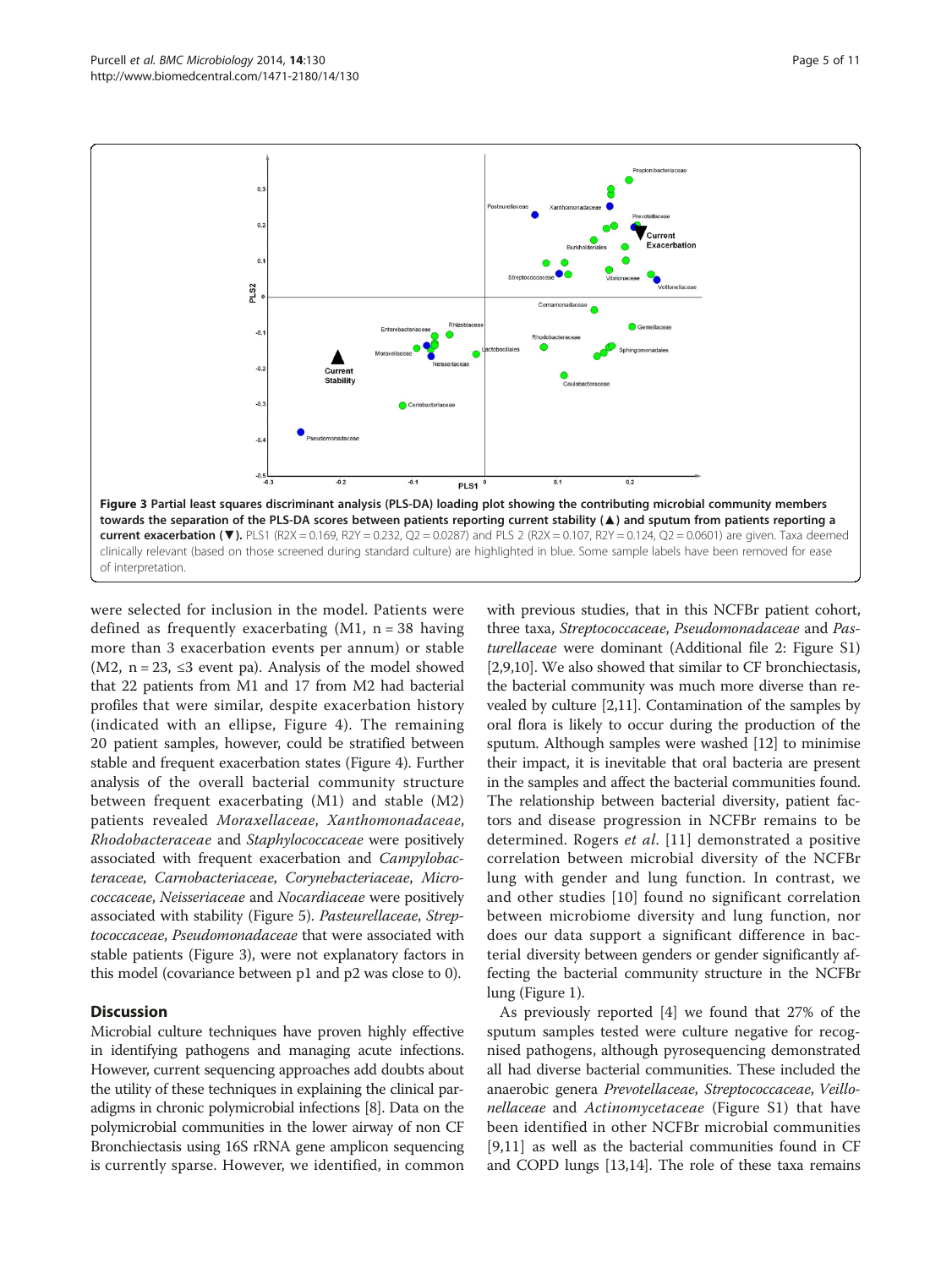

<span id="page-5-0"></span>

to be elucidated, however, our analyses indicated that a number of them were correlated with exacerbations (Figure [3](#page-4-0)) or frequently exacerbating patients (Figure 5). A recent study has identified a relationship between neutrophilic airway inflammation and the total bacterial community

suggesting a role for the whole lung microbiota in disease progression [[15\]](#page-9-0).

Our data indicates that the presence of culturable pathogens, particularly P. aeruginosa and H. influenzae are significant factors affecting bacterial communities in

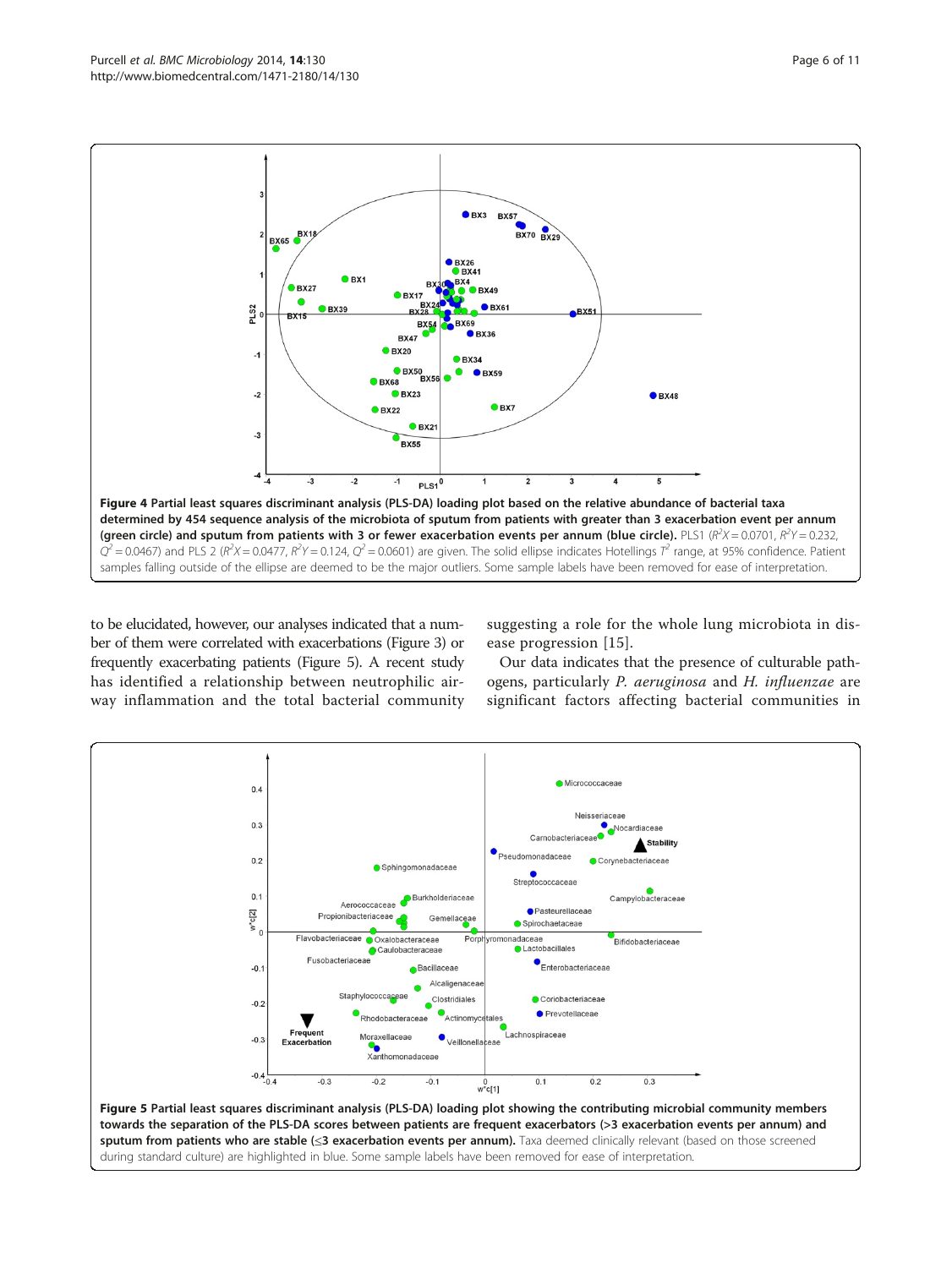the NCFBr lung (Figure [1\)](#page-2-0). This observation is relevant to the concept of core and satellite taxa in the chronically infected lung [[16](#page-9-0)]. Core taxa are regarded as well adapted to the lung environment and able to persist, whereas satellite taxa are less well adapted and transient. If P. aeruginosa, H. influenzae and streptococci (Additional file [2:](#page-9-0) Figure S1) are core taxa, they may shape the community structure within a particular lung microbiome (Figure [1\)](#page-2-0). For example, sputum samples from patients where P. aeruginosa had been persistently or intermittently cultured in the past contained significantly fewer taxa (44 versus 58,  $P = 0.012$ ). This finding has previously been reported in CF studies where persistent colonisation was associated with mucoid and genetically adapted strains of *P. aeruginosa* [[17\]](#page-9-0). There has been evidence to support the stratification of patients with NCFBr on the basis of P. aeruginosa culture with those chronically infected showing significantly lower lung function or poorer outcomes, including reduced bacterial diversity than those intermittently or never colonised patients [[5-7,18,19\]](#page-9-0). Similarly, we found a significant reduction in FEV1% predicted  $(P < 0.001)$  between those patients persistently versus never colonised with P. aeruginosa. However, there was no significant link between low community diversity and FEV1% predicted.

As Pseudomonas was associated with a less diverse polymicrobial community we assessed its effect on the most prevalent pathogen in NCFBr. We observed that with culture and pyrosequencing data, H. influenzae, and P. aeruginosa were inversely related in sputum samples (Additional file [2:](#page-9-0) Figure S1). The pyrosequencing data showed when one is present (with one exception, patient 63), then the other did not contribute more than 1.5% to the total bacterial community profile (Additional file [2](#page-9-0): Figure S1). In culture, H. influenzae was never co-isolated with P. aerugi-nosa (Table [1](#page-1-0)). This inverse relationship has been reported by others, for example, paediatric CF bronchiectasis patients showed a similar relationship between P. aeruginosa and H. influenzae in both culture and pyrosequencing analyses of microbial communities [\[10\]](#page-9-0). The implication is that both taxa cannot be regarded as part of a single 'core' microbiome. It remains unclear whether the inhibition of H. influenzae reflects antibiotic pressures, the arrival of P. aeruginosa, or a combination of these factors [\[19](#page-9-0)]. It could also reflect patient specific effects selecting for and leading to divergence in the airway communities. Such patient specific effects have been observed in other studies [\[20\]](#page-9-0) but the underlying reasons are yet to be explained. We found H. influenzae was, however, present in patients with long term and repeated antibiotic therapy (data not shown). P. aeruginosa has been shown to inhibit the growth of H. influenzae in vitro [[21](#page-9-0)] which suggests our observations may reflect competition between these two major pathogens in the human lung [\[22](#page-9-0)].

We modelled whether patients could be stratified on the basis of their microbiome, in particular, to determine whether patients undergoing a current exacerbation at sampling or those who were frequent exacerbators had a characteristic microbial community compared to stable patients or those who were infrequent exacerbators. Comparing acute exacerbations versus stable patients' the bacterial community profiles indicated three groupings, a small exacerbating group, a group containing both stable and exacerbating patients and a third group of stable patients (Figure [2](#page-3-0)). We found particular taxa are correlated with different clinical states for example, 27 taxa including Pasteurellaceae, Streptococcaceae, Xanthomonadaceae, Burkholderiales, Prevotellaceae and Veillonellaceae were associated with acute exacerbations, whereas 11 taxa including Pseudomonas species correlated with stable clinical states (Figure [3](#page-4-0)). These observations, suggest that the bacterial community in the lung of exacerbating bronchiectasis patients has a more dynamic community composition than that seen in stable patients. It may be that the three groups identified based on community profiles are transient and individuals move in and out of them depending upon frequency of exacerbation, antibiotic treatment or other factors. Culture based studies of COPD suggest strain emergence is associated with exacerbations [[23\]](#page-9-0). Although no patients were culture positive for Burkholderia spp., the presence of 1% of amplicons belonging to Burkholderiales, with one OTU accounting for 94% of the reads which was present, albeit in low numbers in 27% of the cohort, is notable as these organisms have not previously been considered pathogens in NCFBr.

We hypothesised that those individuals who frequently exacerbate would have significantly different bacterial community compositions and diversity compared to clinically stable patients. Soft-class modelling did not give a definitive answer, 39 profiles of both frequent exacerbators and stable patients were indistinguishable in the model, however, it did stratify a small group of 6 stable patient's bacterial communities from those of a distinct group of 14 frequently exacerbating individuals (Figure [4](#page-5-0)). These profiles were not significantly different in terms of diversity or evenness (data not shown), but indicated certain taxa, particularly, Rhodobacteraceae, Xanthomonadaceae Staphylococcaceae and Moraxellaceae were associated with frequent exacerbations. The latter three taxa include established pathogens in acute exacerbations [[24\]](#page-10-0). Here they are also implicated in increasing the frequency of exacerbation events. In contrast, the significance of taxa such as Rhodobacteraceae that are not routinely identified by standard culture is unknown. It is possible that they may be pathogenic, enhance the pathogenicity of clinically significant taxa or contribute to airway inflammation and decline in lung function [\[25,26\]](#page-10-0).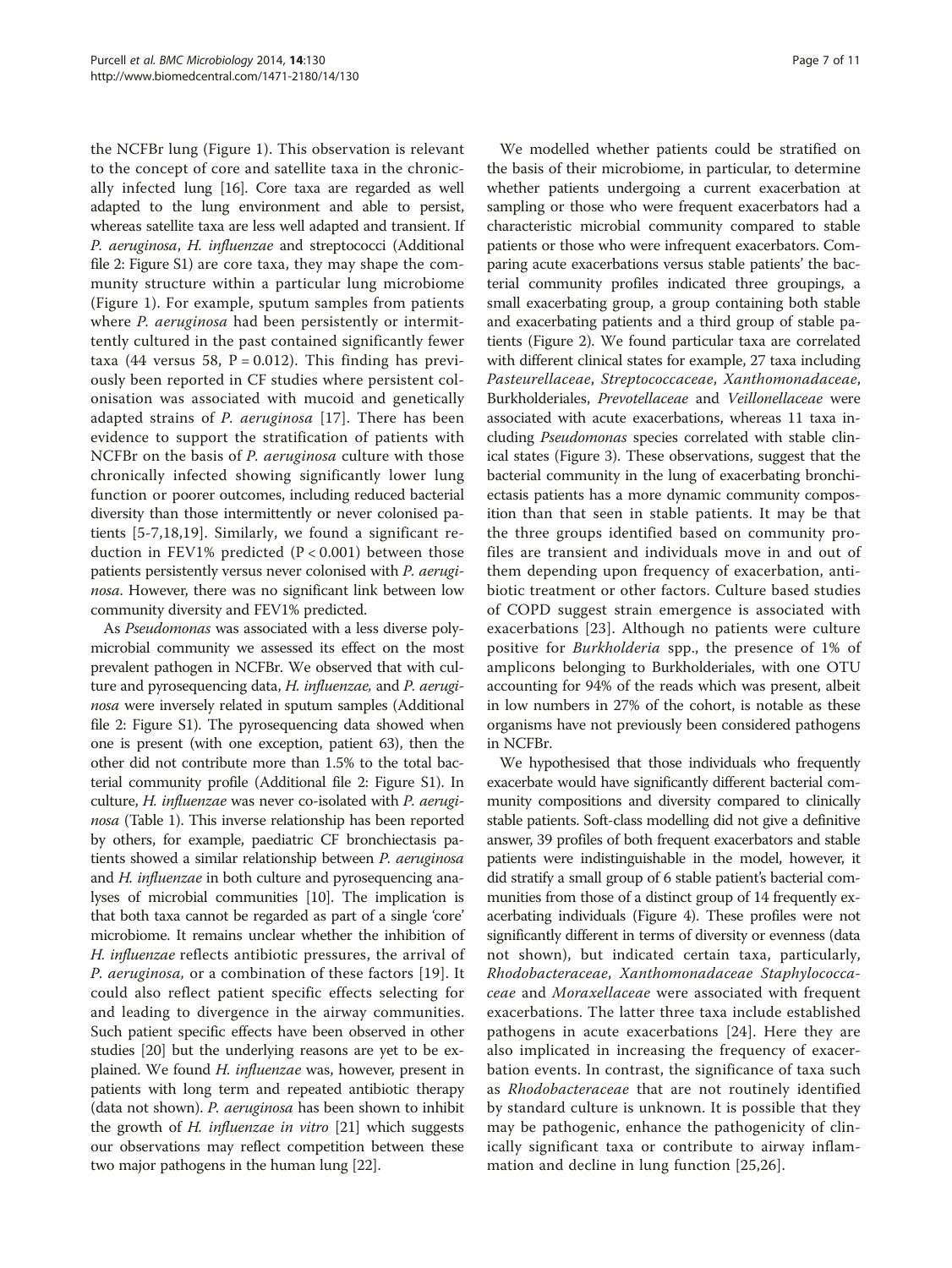In this study, there are inherent limitations; the patient cohort was consecutively recruited from an NCFBr outpatients clinic, hence, the administration of varying antibiotic regimens to individuals within the cohort may be a confounding factor. We identified 25 patients that had not received antibiotics for one month prior to sample collection. Ordination analyses (Figure [1\)](#page-2-0) showed that these individuals did not have significantly different bacterial communities to those who were receiving antibiotic therapy. Our data suggests that antibiotics do not significantly perturb bacterial communities in the lower airway, however, transient impacts on abundance and diversity have been observed in longitudinal studies looking at microbial communities in sputum from CF patients [[15,20\]](#page-9-0). The clinical benefit of antibiotic therapy in chronic lung infection may, therefore, be due to the reduction in bacterial load present [\[27\]](#page-10-0). A longitudinal study is required to confirm if a similar transient response is observed in NCFBr microbial communities. Other limitations are that in this cross sectional study we cannot gauge the level of temporal change within the lung microbiome, which if significant, may confound analyses showing differences in communities between individual patients. However, examining DGGE analyses of longitudinal samples from 35 individuals within this cohort (unpublished data) and other data using pyrosequencing approaches [\[10\]](#page-9-0) shows that bacterial communities within an individual are relatively stable through time. A third issue, is that pyrosequencing relies on relatively short amplicons that lack sufficient resolution to confidently assign taxa to species, certainly not to strain-level. In many cases there is no independent culture data to support the metagenomic analyses and clinically significant strain differences are undetectable [[24](#page-10-0)]. Finally, although exacerbations at time of sampling were clinically defined, and those in the preceding 12 months were determined where possible from patient records, some of the exacerbations episodes were self-reported by patients and as a result may not reflect the clinical definition used at time of sampling.

# Conclusions

In summary, we have demonstrated that the microbial community of the lower airway in NCFBr is dominated by three bacterial taxa Pasteurellaceae, Streptococcaceae and Pseudomonadaceae. We also show that the airway microbial community is much more diverse than indicated by culture and contains significant numbers of other genera including anaerobic Prevotellaceae, Veillonellaceae and Actinomycetaceae. We were unable to demonstrate a significant effect of antibiotic therapy, gender, or lung function on the diversity of the bacterial community. We did find presence of clinically significant culturable taxa; particularly P. aeruginosa and H. influenzae exerted a significant effect on the diversity of the bacterial community in the lung. Moreover, a high abundance of one of these pathogens is consistent with, but does not prove its causality in limiting the presence of the other taxa within the NCFBr lung bacterial community. This interaction requires further exploration. We also demonstrated that both acute exacerbations, the frequency of exacerbation and episodes of clinical stability cause, in some patients, a significantly different bacterial community structure, that are associated with a presence of particular taxa in the NCFBr lung.

# Methods

# Ethics statement

Ethical approval for the study was by the National Research Ethics committee (ref 12/NE/0248). Participants provided written informed consent prior to entry in the study.

# Patient cohort

The inclusion criteria were adult out-patients attending a specialist bronchiectasis clinic in North East (NE) England, U.K. with a clinical diagnosis of NCFBr confirmed by High Resolution CT scanning. All non-CF aetiologies were included with idiopathic and post infectious aetiologies predominant; a minority were immunodeficiency related, rheumatoid arthritis or COPD related (Additional file [1:](#page-9-0) Table S1). Exclusion criteria were radiological evidence of bronchiectasis without sputum production or entry into any other clinical trial. Aetiological designation was based upon a published protocol [\[2](#page-9-0)]. Cystic fibrosis genotyping and/or sweat testing was undertaken as per national guidelines [[28](#page-10-0)]. Recruitment was on an unselected consecutive basis. Information on bronchiectasis aetiology, patient gender, age, 12 month previous history of exacerbations, forced expiratory volume in one second (FEV1), and maintenance chronic antibiotic therapy (Azithromycin 250 mg once daily, thrice weekly) or inhaled antibiotic therapy was collected by reviewing patient case notes (Additional file [1](#page-9-0): Table S1). For current clinical status at time of sampling an exacerbation was defined as the presence of increased cough, malaise with increased sputum volume and purulence requiring antibiotic treatment. Frequent exacerbators were defined as those patients who reported more than 3 episodes over the preceding 12 months [[28](#page-10-0)]. 25 patients recruited were found to have received neither antibiotics for acute treatment of an exacerbation or azithromycin for one month prior to sampling. Patients were classed as current exacerbators if they reported an increase beyond their baseline level of symptoms that were consistent with an exacerbation as defined by national Bronchiectasis guidelines [[28](#page-10-0)]. Lung function was determined by forced expiratory volume in one second (FEV1% predicted) in all patients according to national standards.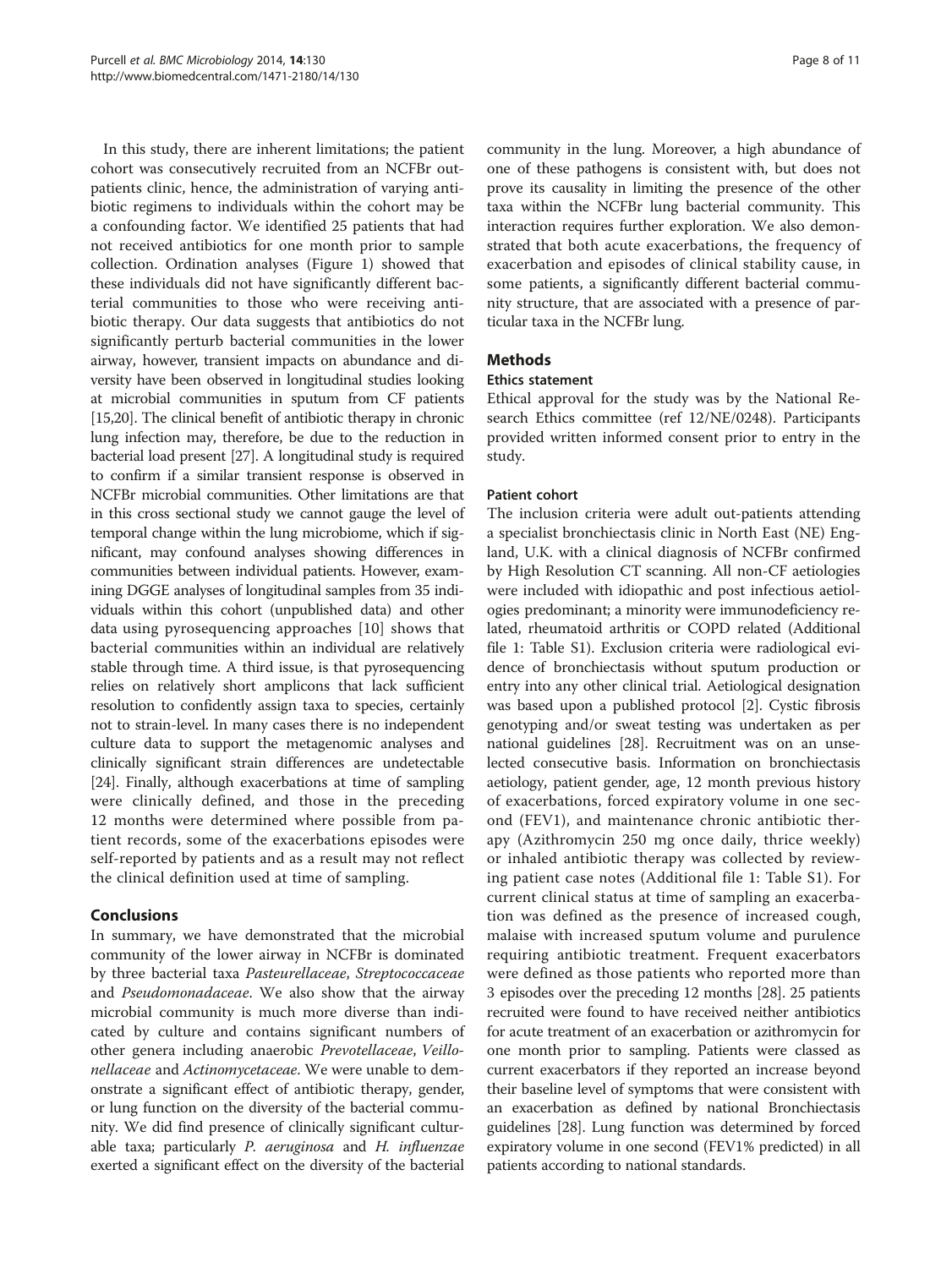### Collection of sputum samples and microbial culture

Spontaneously expectorated sputum samples were collected from consecutive outpatients within a cohort of adult NCFBr patients. The samples were washed with phosphate-buffered saline to remove any contamination from oral flora [[12\]](#page-9-0). Each sample was homogenised with Sputasol (Oxoid) and divided into two aliquots, one for subsequent DNA extraction and one for immediate culture, performed in accordance with national standard methods in an accredited UK clinical laboratory. Briefly, 10 μL aliquots of homogenised sputum were cultured onto Columbia blood agar and Chocolate agar plus bacitracin. The sample was subsequently diluted 1/100 in sterile saline (0.85%) and 10 μL of this was cultured onto chocolate agar and incubated in air plus 5% carbon dioxide (37°C, 48 h). Isolates were identified by matrix assisted laser desorption ionisation time-of-flight (MALDI-TOF) mass spectrometry (Bruker Daltonics) and, where necessary, appropriate API kits (bioMérieux) [\[29\]](#page-10-0). Information, from up to 10 years previously on prior P. aeruginosa status, was collected (Additional file [1:](#page-9-0) Table S1). Persistent infection was defined as isolation ofa taxa from previous sputum samples with a minimum requirement of having been cultured on two or more occasions [[2\]](#page-9-0) based upon current and prior sputa culture data. Intermittent colonisation was defined as isolation of taxa from a patient's sputa preceded or followed by sputa that was culture negative. DNA was extracted from 0.5 ml of each sputum sample using the MoBio Ultraclean Microbial DNA isolation kit (MoBio, CA, USA) according to the manufacturer's protocol. A negative control where template DNA was replaced with sterile distilled water was prepared with the same reagents. Extracted DNA was quantified with a NanoDrop 1000 Spectrophotometer (Thermo Scientific).

### 454 Pyrosequencing

From standardised concentrations of template DNA a portion of 16S rRNA gene (position 341 to 907; Escherichia coli numbering) was amplified using the primer set 341 F and 907R [[30\]](#page-10-0). DNA sequencing was performed using the 454 GS FLX Titanium Sequencing System (Roche, IN, USA) by the Research and Testing Laboratory (RTL, TX, USA) using previously described methods [\[31](#page-10-0)].

The raw sequencing reads were quality filtered in QIIME 1.6.0 [[32](#page-10-0)] using the split-library.py script. Remaining high quality sequences were clustered into operational taxonomic units (OTUs) at 97% similarity using UCLUST [\[33](#page-10-0)]. Representative sequences for each OTU were aligned using PyNAST [\[34\]](#page-10-0) and taxonomic identities were assigned using RDP-classifier (version 2.2) [\[35](#page-10-0)] with 50% as confidence value threshold. Detection of potentially chimeric sequences was performed using ChimeraSlayer [[36\]](#page-10-0) and chimeric sequences were removed from downstream analysis prior to tree building using FastTree [[37](#page-10-0)]. Analyses were run to the family level of taxonomic resolution and also to species level (Additional file [3](#page-9-0): Table S2). However, species level identification can only be regarded as putative given the relatively short fragment of the 16S rRNA gene sequenced. Sequences were deposited in MG-RAST under the accession numbers 4534396.3- 4534463.3.

#### Polymicrobial community and statistical analyses

Clinical parameters were tested using Students t-tests and probability  $(P)$  values <0.05 deemed to be statistically significant. Distribution of data was tested using Shapiro-Wilk test ( $\alpha$  =0.05). Community sequence data were first analysed by de-trended correspondence analysis (DCA). The DCA axis was >3.5 indicating that canonical correspondence analysis (CCA) was the most appropriate ordination method). Direct ordination was performed with Monte Carlo permutation testing (499 permutations) using CANOCO 4.5 [[8\]](#page-9-0). Constrained (canonical) analyses show variation between the sample profiles that can be explained by the measured categorical and continuous variables of interest e.g. FEV1% predicted or gender (Table [1](#page-1-0)).

Subsequently, processed sequencing matrices were analysed using soft class modelling (PLS-DA) to investigate trends in community composition and identify those taxa from the 454 analyses that contribute most to community variation.

#### Soft-Class modelling of pyrosequence data

Patient samples were classified according to two main parameters; the first, current clinical status at time of sampling (exacerbating versus stable) and secondly, overall 12 month exacerbation history (frequent exacerbators; >3 events per annum (M1) versus infrequent exacerbators  $\leq 3$ event per annum (M2)). Assessment of overall community composition and relationship between clinically important pathogens namely Pseudomonadaceae (including Pseudomonas aeruginosa), Pasteurellaceae (including Haemophilus influenzae), Streptococcaceae (including Streptococcus pneumoniae), Enterobacteriaceae, (including Escherichia coli, Serratia liquefaciens and Morganella morganii), Xanthomonadaceae (including Stenotrophomonas maltophilia) and members of the genera Veillonella, Prevotella, and Neisseria were explored. Data were analysed using supervised discriminant analysis to explore the linear regression between the microbial community structures  $(X)$  and the defined descriptive variables  $(Y)$ . Sputum from patients reporting clinical stability at time of sampling were used as matched controls against samples taken from exacerbating patients.

Group classification was based on within patient sampling through time, exacerbation frequency (>3 exacerbation events per annum), current clinical status (stable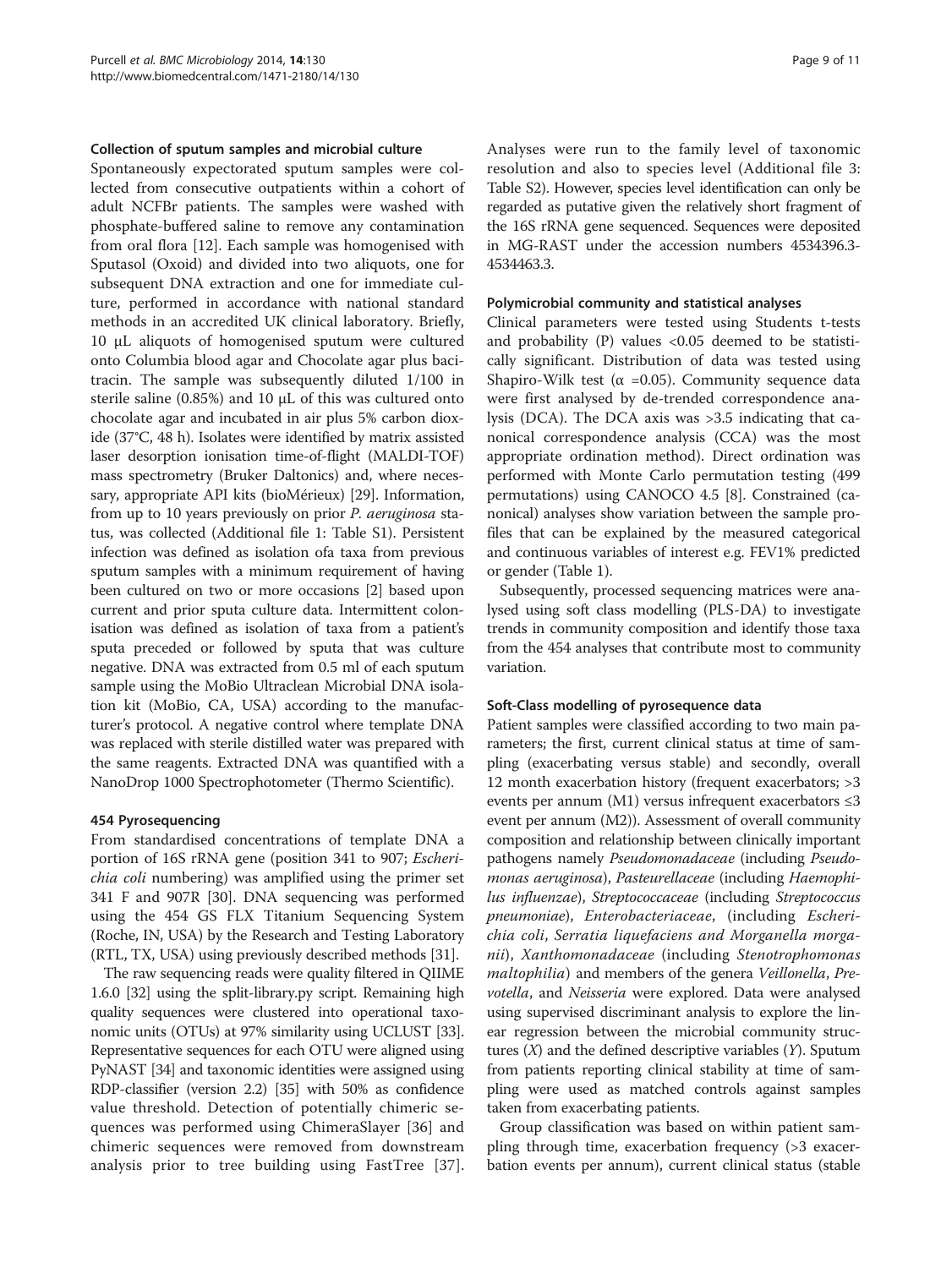<span id="page-9-0"></span>versus exacerbated) and presence of major pathogens to assess the effects of these parameters on microbial community assemblage (SIMCA, Umetrics). To check that data was adhering to multivariate normalities, Hotelling's  $T^2$  tolerance limits were calculated and set at 0.95. Outliers that were deemed to be moderate, and unable to shift in the model plane were also subjected to a DModX (Distance to model in the X space) calculation to assess those outliers that did not fit the model well, and deviate from the normal F-distribution (critical distance 0.05).

# Additional files

[Additional file 1: Table S1.](http://www.biomedcentral.com/content/supplementary/1471-2180-14-130-S1.xls) Clinical information on patient cohort.

[Additional file 2: Figure S2.](http://www.biomedcentral.com/content/supplementary/1471-2180-14-130-S2.tiff) Family level bar plot of all samples that underwent 454 pyrosequencing.

[Additional file 3: Table S2.](http://www.biomedcentral.com/content/supplementary/1471-2180-14-130-S3.xlsx) Analyses of pyrosequence data to species level giving total number of reads, putative identification of each taxon and their contribution expressed as percentage of total reads.

#### Competing interests

The authors declare that they have no competing interests.

#### Authors' contributions

PP carried out the collection of the pyrosequencing and patient data, contributed to the statistical analyses of these data sets and helped draft the manuscript. HJ coordinated the collection of the patient specific data and helped to draft the manuscript. AP undertook the culture based analyses of samples. JDP participated in the study design, culture based analyses and coordination and helped to draft the manuscript. CJS generated sequence information and contributed to the statistical analysis. AN contributed to the statistical analyses of these data sets and helped draft the manuscript. CL participated in the design of the study and performed the statistical analysis. DLS participated in the generation and analysis the sequence data. SPC conceived of the study, and participated in its design and coordination and drafted the manuscript. ADS conceived of the study, and participated in its design and coordination and helped to draft the manuscript. All authors read and approved the final manuscript.

#### Acknowledgements

PP, SPC, CJS,AN, CL, DLS HJ, AP, JDP, ADS were funded by Northumbria University and by the Microbiology Department, Newcastle upon Tyne NHS Foundation Trust, The Freeman Hospital, Freeman Road, High Heaton, Newcastle upon Tyne, NE7 7DN. The funding bodies made no contributions to design of the study, or in the collection, analysis, interpretation of data. They did not contribute to the writing of the manuscript; or in the decision to submit the manuscript for publication.

#### Author details

<sup>1</sup>Department of Applied Sciences, Ellison Building, University of Northumbria, Newcastle upon Tyne NE1 8ST, England. <sup>2</sup>Transplantation and Immunobiology Group, Institute of Cellular Medicine, Newcastle University NE2 4HH and Adult Bronchiectasis Unit Freeman Hospital, Newcastle upon Tyne NE7 7DN, England. <sup>3</sup>Department of Microbiology, Freeman Hospital, Newcastle upon Tyne, UK. <sup>4</sup>Adult Cystic Fibrosis Unit, Department of Respiratory Medicine, Royal Victoria Hospital, Newcastle upon Tyne NE7 7DN, England.

#### Received: 27 November 2013 Accepted: 12 May 2014 Published: 20 May 2014

### References

1. King P: Pathogenesis of bronchiectasis. Paediatr Respir Rev 2011, 12:104-110.

- 2. Pasteur MC, Helliwell SM, Houghton SJ, Webb SC, Foweraker JE, Coulden RA, Flower CD, Bilton D, Keogan MT: An investigation into causative factors in patients with bronchiectasis. Am J Respir Crit Care Med 2000, 162:1277-1284.
- Wilson CB, Jones PW, O'Leary CJ, Hansell DM, Cole PJ, Wilson R: Effect of sputum bacteriology on the quality of life of patients with bronchiectasis. Eur Respir J 1997, 10:1754–1760.
- 4. Angrill J, Agusti C, de Celis R, Rañó A, Gonzalez J, Sole T, Xaubet A, Rodriguez-Roisin R, Torres A: Bacterial colonisation in patients with bronchiectasis: microbiological pattern and risk factors. Thorax 2002, 57:15–19.
- King PT, Holdsworth SR, Freezer NJ, Villanueva E, Holmes PW: Microbiologic follow-up study in adult bronchiectasis. Respir Med 2007, 101:1633–1638.
- Davies G, Wells AU, Doffman S, Watanabe S, Wilson R: The effect of Pseudomonas aeruginosa on pulmonary function in patients with bronchiectasis. Eur Respir J 2006, 28:974–979.
- 7. Martinez-Garcia MA, Soler-Cataluna JJ, Perpina-Tordera M, Román-Sánchez P, Soriano J: Factors associated with lung function decline in adult patients with stable non-cystic fibrosis bronchiectasis. Chest 2007, 132:1565–1572.
- 8. Nelson A, De-Soyza A, Perry JD, Sutcliffe IC, Cummings SP: Polymicrobial challenges to Koch's postulates: Ecological lessons from the bacterial vaginosis and cystic fibrosis microbiomes. Innate Immun 2012, 18:774–783.
- 9. Tunney M, Einarsson G, Wei L, Drain M, Klem ER, Cardwell C, Ennis M, Boucher RC, Wolfgang MC, Elborn JS: The lung microbiota and bacterial abundance in patients with bronchiectasis when clinically stable and during exacerbation. Am J Respir Crit Care Med 2013, 187:1118-1126.
- 10. Cox MJ, Allgaier M, Taylor B, Baek MS, Huang YJ, Daly RA, Karaoz U, Andersen GL, Brown R, Fujimura KE, Wu B, Tran D, Koff J, Kleinhenz ME, Nielson D, Brodie EL, Lynch SV: Airway microbiota and pathogen abundance in age-stratified cystic fibrosis patients. PLoS One 2010, 5:e11044.
- 11. Rogers GB, van der Gast CJ, Cuthbertson L, Thomson SK: Clinical measures of disease in adult non-CF bronchiectasis correlate with airway microbiota composition. Thorax 2013, 68:731–777.
- 12. Rogers GB, Carroll MP, Seriser DJ, Hockey PM, Jones G: Use of 16S rRNA profiling by terminal restriction fragment length polymorphism analysis to compare bacterial communities in sputum and mouthwash samples from patients with cystic fibrosis. J Clin Microbiol 2006, 44:2601-2604.
- 13. Erb-Downward JR, Thompson DL, Han MK, Freeman CM, McCloskey L, Schmidt LA, Young VB, Toews GB, Curtis JL, Sundaram B, Martinez FJ, Huffnagle GB: Analysis of the lung microbiome in the "healthy" smoker and in COPD. PLoS One 2011, 6:e16384.
- 14. Van der Gast CJ, Walker AW, Stressmann FA, Rogers GB, Scott P, Daniels TW, Carroll MP, Parkhill J, Bruce KD: Partitioning core and satellite taxa from within cystic fibrosis lung bacterial communities. ISME J 2011, 5:780-791.
- 15. Tunney M, Klem ER, Fodor AA, Gilpin DF, Moriarty TF: Use of culture and molecular analysis to determine the effect of antibiotic treatment on microbial community diversity and abundance during exacerbation in patients with cystic fibrosis. Thorax 2011, 66:579–584.
- 16. Grimwood K: Airway microbiology and host defences in paediatric non-CF bronchiectasis. Paediatr Respir Rev 2011, 12:111–118.
- 17. Loebinger MR, Wells AU, Hansell DM, Chinyanganya N, Devaraj A, Meister M, Wilson R: Mortality in bronchiectasis: a long-term study assessing the factors influencing survival. Eur Respir J 2009, 34:843–849.
- 18. Klepac-Ceraj V, Lemon KP, Martin TR, Allgaier M, Kembel SW: Relationship between cystic fibrosis respiratory tract bacterial communities and age, genotype, antibiotics and Pseudomonas aeruginosa. Environ Microbiol 2010, 12:1293–1303.
- 19. Riley TV, Hoffmann DC: Interference with Haemophilus influenzae growth by other microorganisms. FEMS Microbiol Letts 1986, 33:55-58.
- 20. Stressmann FA, Rogers GB, van der Gast CJ, Marsh P, Vermeer LS, Carroll MP, Hoffman L, Daniels TWV, Patel N, Forbes B, Bruce KD: Long-term cultivation-independent microbial diversity analysis demonstrates that bacterial communities infecting the adult cystic fibrosis lung show stability and resilience. Thorax 2012, 67:867–873.
- 21. Brown SP, Inglis RF, Taddei F: Evolutionary ecology of microbial wars: within-host competition and (incidental) virulence. Evol Appl 2009, 2:32–39.
- 22. Sibley CD, Parkins MD, Rabin HR, Duan K, Norgaard JC, Surette MG: A polymicrobial perspective of pulmonary infections exposes an enigmatic pathogen in cystic fibrosis patients. Proc Natl Acad Sci U S A 2008, 105:15070–15075.
- 23. Foweraker JE, Wat D: Microbiology of non-CF bronchiectasis. Eur Respir Soc Mono 2011, 52:68–96.